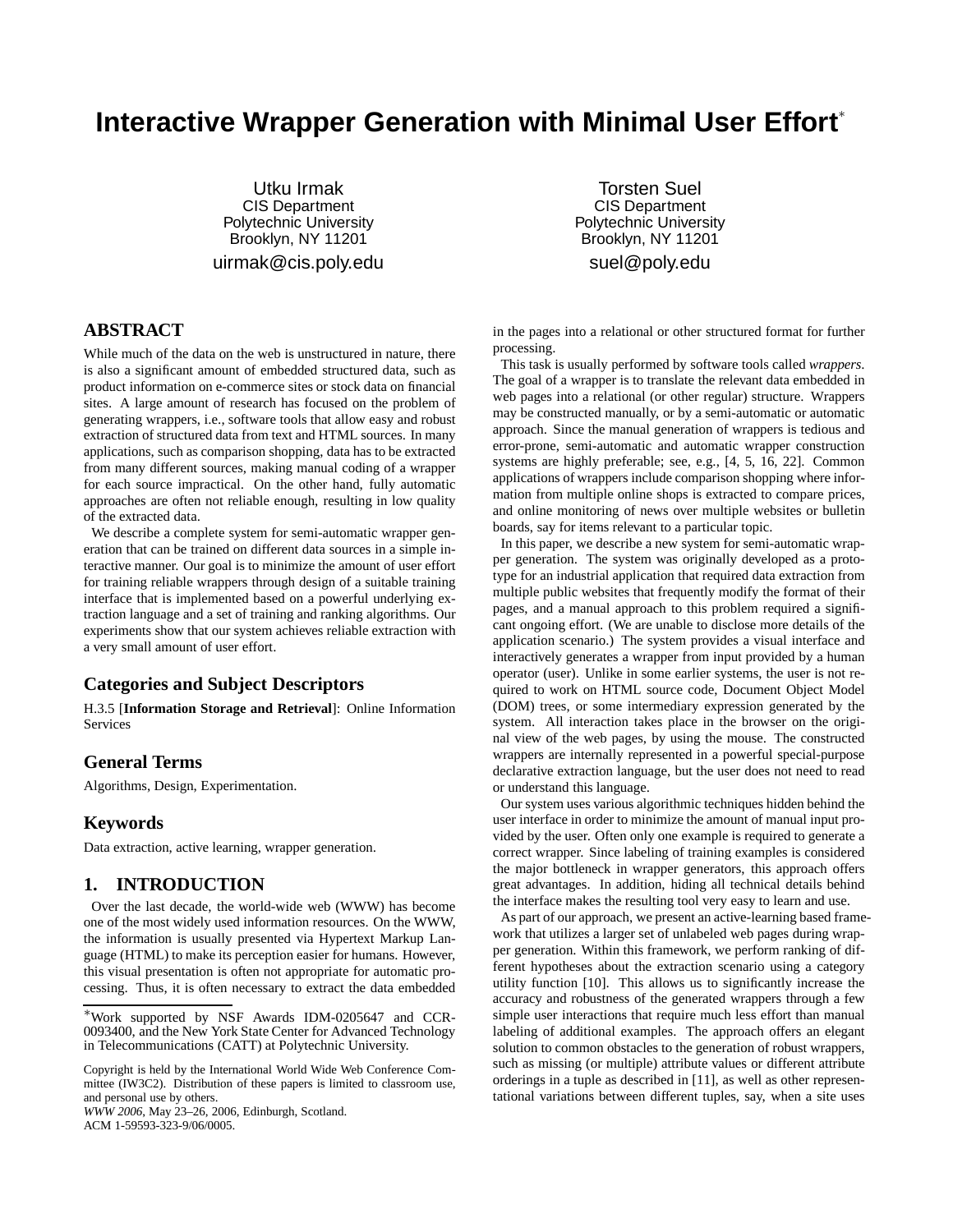fonts, colors, or indentation to convey certain information (e.g., by showing a stock price in red if there was a decrease). Such variations often lead to problems later if a particular case was not encountered among the few labeled examples that are provided. In our approach, these variations are usually resolved in a fairly painless manner during wrapper generation, and the risk of later wrapper failures is reduced significantly. Combined with the interactive interface and powerful internal extraction language, this allows us to deal with challenging extraction scenarios that are often impossible to capture under previous approaches.

## **1.1 Problem Statement and Motivation**

We now formally introduce the problem we consider and discuss it on a simple example. In the wrapper generation problem, our goal is to correctly extract a set of tuples from a class of web pages available from one or several web sites. For example, a meta search tool might have to extract tuples from result pages generated by the Yahoo! search engine; see Figure 1.1 for the query "parallel databases". In particular, we might want to extract the following four attributes for each of the top-10 results: (i) the rank of the page, (ii) the page title, (iii) the page URL, and (iv) the *snippet* of surrounding text provided by the engine. Thus, in the example the first tuple would be *(1, "Parallel and Distributed Databases", www.csse.monash.edu.au/˜rama/cse3000/notes/pdb.pdf, "... Introduction. Parallel and Distributed databases are. being increasingly used to achieve, ... Parallel Database Architecture. Parallel databases (Pdbs) use more ...")*. (We choose the Yahoo! example for its simplicity. Some search engines now provide APIs that provide result data in XML format, but this option is not available on many other sites with embedded data.)



**Figure 1.1: A result page from the Yahoo! search engine**

In the standard semi-automatic approach to this problem, the user first defines the structure of the resulting tuples (i.e., the names and maybe the types of the attributes), and then identifies a few *training tuples* on one or several example pages, say by highlighting the attribute values of these tuples directly on the page using the mouse. Thus, the user supplies a small training set, and the system then tries to induce a wrapper (set of extraction rules) for extracting tuples from these pages as well as other pages of the same class that may be encountered in the future (i.e., Yahoo! result pages for future queries). Depending on the scenario, there may be a single tuple or a large number of tuples on each page, and in the latter case the user should not have to label every tuple on the page. Most approaches only require positive examples (tuples), and the system will then make sure not to consider any overly general wrappers that extract everything on the page. In the Yahoo! example, after highlighting the first tuple, the system might consider the sponsored links at the top or the ads on the right as *possible tuples*, but probably not the text above the search box or other very dissimilar structures.

Some remarks now on the resulting challenges. First, the extraction rules themselves are expressed in terms of some underlying language that needs to be powerful enough to capture the scenario. For example, a simple choice would be to define the start of each attribute that needs to be extracted by evaluating a regular expression on the HTML of the Yahoo! result page, but depending on the scenario more powerful languages may be needed that take the DOM tree structure of the HTML or even the layout of the rendered page into account.

Second, as we see from the example, the structure of the result tuples shows several variations: The second result has an empty snippet text, while the first result has an extra label "PDF" at the end of the page title to indicate PDF format. We also have sponsored results and ads that are similar to real results in their structure but that we may not wish to extract. Other variations not shown in Figure 1.1 occur when a search term is a stock symbol or matches a current popular news items, or when two consecutive results are from the same site. Thus, if only a small training set of tuples is provided, it is likely that the generated extraction rules will fail on future pages that contain variations not occurring in the training set. On the other hand, a large training set involves a significant amount of user effort.

Our goal is to overcome these problems by using what is essentially an active learning approach, where the system is supplied with a very small set of initial training examples (usually just a single tuple) plus an unlabeled larger set of other result pages (hopefully containing most of the common variations) called the *verification set*. Such a set can usually be obtained by crawling parts of the targeted site or by automatically issuing a few queries. After analyzing this data, the system then interactively requests a very small amount of additional input from the user as needed to resolve any uncertain cases in the verification set. We will show that such an approach, when combined with a powerful underlying extraction languages that takes DOM tree structure as well as the layout of the rendered result page into account, results in robust extraction with only minimal user effort.

The remainder of this paper is organized as follows. In the next section, we describe our basic approach and its operation on an example. Section 3 summarizes and discusses our contributions. Sections 4 to 6 describe the design of the system and the underlying algorithmic techniques, and Section 7 contains our experimental results. Finally, Section 8 gives an overview of related work, and Section 9 provides some concluding remarks. Due to space constraints, many details are omitted from this manuscript; see [12] for the full version.

# **2. INTERACTIVE WRAPPER GENERATION**

We now discuss the steps involved in generating a wrapper. In later sections we will show how to implement these steps at the lower level using various algorithmic and learning-based techniques.

## **2.1 The Interactive Interface**

Our system provides a visual interface within Internet Explorer that enables the user to work on the original view of the web pages. The user starts the process by supplying the number and names of attributes in a tuple, and optionally also their types. (Providing types, and possibly also constraints such as "not empty" or "≤ 100", can help in some challenging scenarios, but is usually not needed. All our experiments later are run without providing types.) The user then inputs a *training tuple* on a page by highlighting each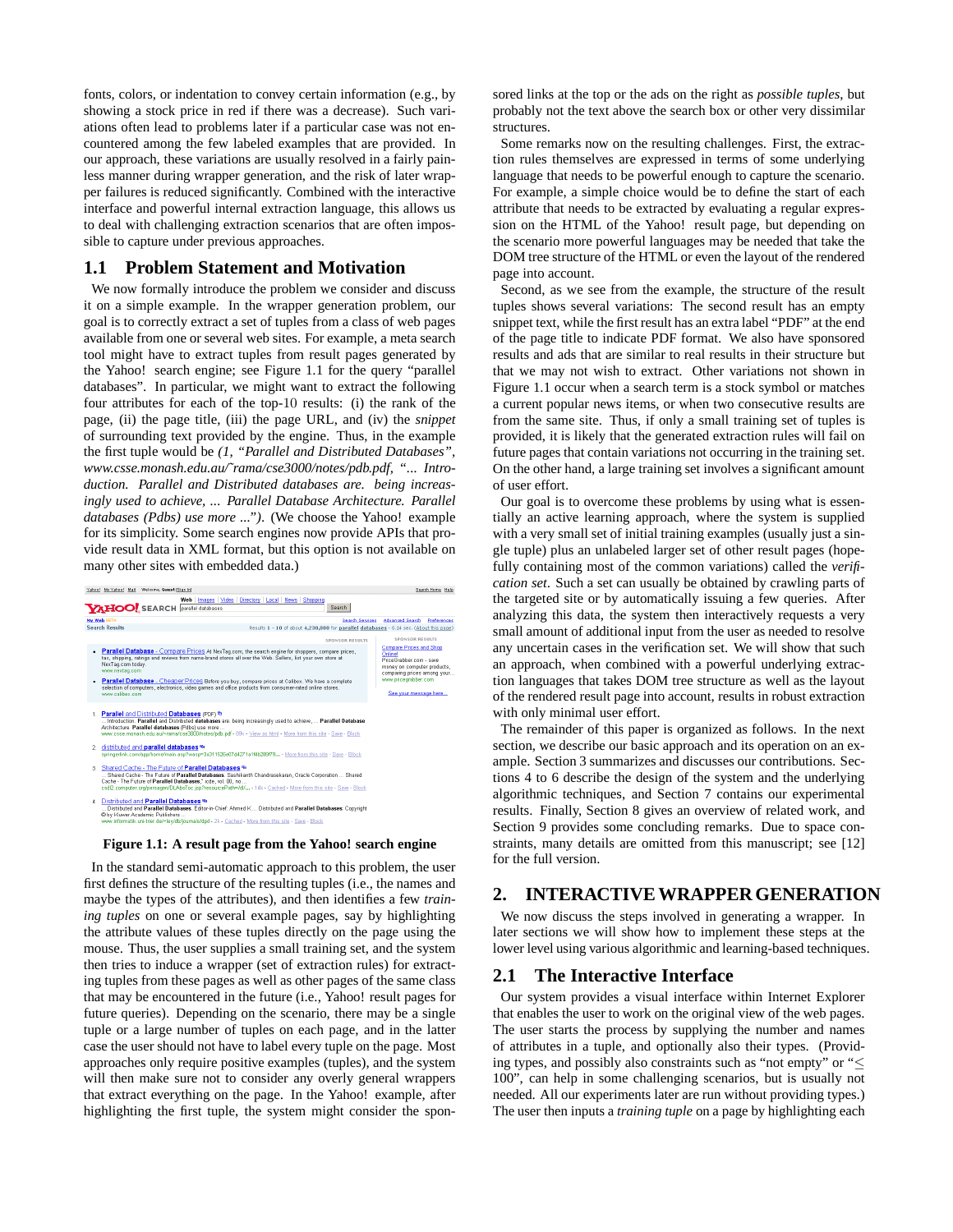attribute with the mouse. The user can highlight any one of the complete tuples (not necessarily the first one) from the desired tuple set she wishes to extract. The desired tuple set depends on the needs of the application, and reflects a specific *extraction scenario*.

Since highlighting tuples by hand is tedious, our goal is to minimize this effort, and our system usually only requires highlighting of a single training tuple on a page containing many tuples. Once a tuple is marked, the system attempts to *predict* the desired tuple set on the page, by determining the set of all possible tuples (i.e., all structures in the page that are "similar enough" to the highlighted tuple) and then considering various subsets of the possible tuples that each contain the highlighted tuple. Each subset that is considered is called a *candidate tuple set*, and the goal is to have the user select which candidate tuple set is the desired tuple set.

Thus, the system needs to generate a collection of candidate tuple sets that is likely to contain the desired tuple set but not so large that we cannot find the desired set among all the other sets. The key is to exploit the structure of the set of possible tuples, such that ideally each candidate tuple set corresponds to a reasonable extraction scenario on the page, though maybe not the one the user has in mind. (E.g., extracting both the top-10 results and sponsored results on the page in Figure 1.1 might be a reasonable goal in some other scenarios.) Informally, a wrapper can be seen as an extraction pattern, for example a regular expression on the HTML source or some expression on the DOM tree or visual structure of the page. Given a training tuple, there are many extraction patterns that correctly extract the training tuple – plus possibly other tuples on the page. By considering multiple such patterns, we generate multiple candidate tuple sets corresponding to different extraction scenarios.

Thus, each candidate tuple set that is considered is the result of applying a wrapper to the training web page. After the user highlights a single training tuple on the page, our system generates many different extraction patterns that may identify a number of different candidate tuple sets on the training web page. The precise internal structure of our wrappers is actually quite complex, see Section 5.4, but the important thing for now is that a wrapper consists of a set of extraction patterns that agree with each other on the training page, i.e., extract exactly the same candidate tuple set on this page. Each pattern essentially corresponds to a different hypothesis [23] about what makes something a tuple. Thus, a wrapper groups and stores all those patterns that agree on the current page. Some of these patterns may be too specific, with odd conditions that just happen to be true on the current page, while others may be overly general.

Our system generates and renders several versions of the training web page, where each version highlights a different candidate tuple set extracted by a different wrapper. The user can now navigate between these pages using special toolbar buttons added to the browser, and choose the desired tuple set. If none of the pages shows the desired set, the user may correct this problem by either highlighting another tuple or editing one of the displayed sets. We add one additional important idea to allow the user to efficiently select the correct tuple set: Navigating all choices would be quite inefficient if there are many different candidate sets. We address this by ranking the candidate tuple sets using a technique described later, such that more likely sets are ranked higher. As we show in our experiments, in most cases the correct set is displayed among the very first sets.

Once the user selects the desired tuple set, the system treats this as a confirmation for the corresponding wrapper. Note that while all extraction patterns in the wrapper are consistent on the current training page, they might diverge on unseen web pages (in which case some of the extraction patterns will turn out to be incorrect). Possible reasons are variations in the web pages, such as missing attributes and variant attribute permutations in some tuples, that may not occur in any page considered thusfar. This leads us to the idea of using an additional *verification set* of unlabeled web pages from the same site to increase the accuracy and robustness of the generated wrapper. All extraction patterns in the wrapper are tested on the verification set to see if any of them disagree on any page (i.e., extract a different set of tuples). If so, the system interacts with the user by displaying, again in suitably ranked order, the different tuple sets on the page with the most disagreements, and asking the user for a choice. After the user selects the desired set, the nonconforming patterns are removed from the wrapper and the new wrapper is again tested until there are no more disagreements. The final wrapper is then stored for later use on not yet seen pages.

As we will show, the described framework significantly increases the accuracy and robustness of the resulting wrapper. The total extra user effort is small, typically just a few mouse clicks, and is needed only if disagreements are found in the verification set. The verification set can usually be acquired in an almost automatic way, by pointing a crawler to parts of the website likely to contain tuples (even if only some of the pages contain tuples while others are unrelated). If a user decides not to provide a verification set, or to provide a set that is too small, it becomes much more likely that disagreements will be encountered later during the operation of the system. In the case of such later disagreements, the system can be set up to take any of the following actions depending on the scenario: (i) stop immediately, (ii) ignore the current page, (iii) choose the most likely tuple set using built-in heuristics and continue to extract tuples with a modified wrapper, or (iv) store all different tuple sets separately for future analysis. In addition, the system notifies an administrator.

In summary, our method typically requires the labeling of a single tuple, followed by a selection of a tuple set from a ranked list where the desired set is usually among the first few, plus the labeling of another tuple in the rare case when the desired set is not found in the list. If a verification set is provided, then any disagreement of the extraction patterns in the current wrapper on a page in this set results in another selection from a usually much shorter ranked list.

## **2.2 An Example**

We now illustrate this process using a real web page from the site www.half.ebay.com, shown in Figure 2.1. This page provides an example of a fairly challenging extraction task on which many existing wrapper generation systems would likely fail. The user might be interested in collecting postings of auction data from this website over a period of time, e.g., to perform statistical analyses on prices, sellers, or shipping methods. Let us assume the user is interested in extracting tuples with the attributes "Price", "Total-Price", and "Seller" for certain products. In general, there are multiple different reasonable extraction scenarios on these web pages, corresponding to different user needs and resulting in different tuple sets. For example, one scenario is to extract all possible such tuples on the web page, or only those tuples that appear in the table "Like New Items", or the first tuples of each table (i.e., only the cheapest items since the entries are ordered by price). Although it may not look reasonable for this web page, another scenario might be to extract all tuples whose background color is gray and not white. This might be appropriate in cases where this color conveys some distinct meaning, as is in fact the case on many other sites.

Let us assume a user is interested in only those tuples that appear under "Like New Items" and where the seller has a "Red Star" in "Feedback Rating". (We point out that in Figure 2.1 only the 3rd and 4th stars from the top are red.) On the website, stars with various colors represent the feedback profiles of the sellers, and "Red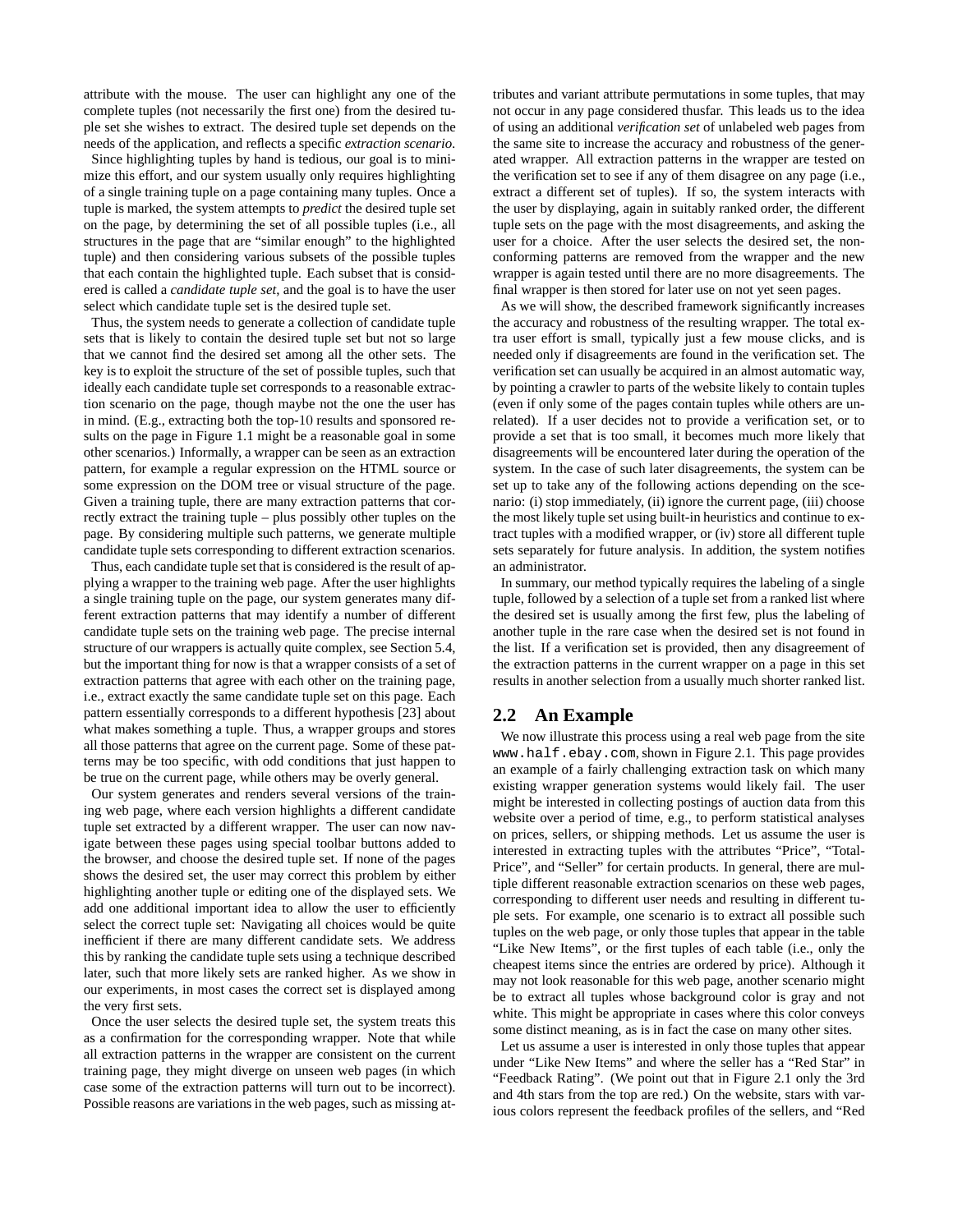| <b>Brand New Items O</b> |                                    |                                               |  |  |  |  |  |
|--------------------------|------------------------------------|-----------------------------------------------|--|--|--|--|--|
| Price                    | <b>Total Price</b><br>(Shipping)   | Seller<br>(Feedback)                          |  |  |  |  |  |
| \$27.50 Buy!             | \$30.29<br>(Media Mail)<br>Uparade | theshawdogguy<br>(2)                          |  |  |  |  |  |
| Buy!<br>\$30.00          | \$32.79<br>(Media Mail)            | mr.silver-man<br>(239) 요                      |  |  |  |  |  |
| \$30.00 Buy!             | \$32.79<br>(Media Mail)            | odurrant<br>$(26)$ $\frac{1}{33}$             |  |  |  |  |  |
| \$44.44 Buy!             | \$47.23<br>(Media Mail)            | dyinlove98<br>(6)                             |  |  |  |  |  |
| Like New Items @         |                                    |                                               |  |  |  |  |  |
| Price                    | <b>Total Price</b><br>(Shipping)   | Seller (Feedback)                             |  |  |  |  |  |
| \$17.98 Buy!             | \$20.77<br>(Media Mail)<br>Upgrade | bargainbookcompany<br>$(1711)$ $\star$        |  |  |  |  |  |
| \$19.65 Buy!             | \$22.44<br>(Media Mail)<br>Upgrade | dotcomliquid3<br>$(2507)$ $\star$             |  |  |  |  |  |
| \$23.67 Buy!             | \$26.46<br>(Media Mail)            | jrocknscooter<br>(8)                          |  |  |  |  |  |
| \$36.95 Buy!             | \$39.74<br>(Media Mail)<br>Upgrade | provos528<br>$(41)$ $\frac{1}{27}$            |  |  |  |  |  |
| Verv Good Items ©        |                                    |                                               |  |  |  |  |  |
| Price                    | <b>Total Price</b><br>(Shipping)   | Seller (Feedback)                             |  |  |  |  |  |
| \$18.49 Buy!             | \$21.28<br>(Media Mail)<br>Upgrade | elephantbooks-half<br>$(6648)$ $\frac{1}{26}$ |  |  |  |  |  |
| \$19.50 Buy!             | \$22.29<br>(Media Mail)            | oc stuff4sale<br>(5)                          |  |  |  |  |  |
| <b>Good Items @</b>      |                                    |                                               |  |  |  |  |  |
| Price                    | <b>Total Price</b><br>(Shipping)   | Seller (Feedback)                             |  |  |  |  |  |
| \$18.00 Buy!             | \$20.79<br>(Media Mail)            | tferreira-half<br>$(20) \frac{1}{24}$         |  |  |  |  |  |
|                          |                                    |                                               |  |  |  |  |  |

**Figure 2.1: Training page from** www.half.ebay.com**.**

Star" represents a "Feedback Profile of 1,000 to 4,999 users".

We started the training process on the page shown in Figure 2.1, using a verification set of size ten. When we highlighted one complete tuple on this training web page according to the desired extraction scenario (the first tuple under "Like New Items"), the system identified 18 different candidate tuple sets. These sets were ranked from most to least likely according to techniques described later, and the desired set was ranked as the third (behind options of *all tuples* and *all "Like New Items"*). After selecting the desired set, the system tested the wrapper on the verification set, resulting in two disagreements.

The first disagreement was on a page where the wrapper resulted in two different tuple sets. The reason for this is interesting: We observe in Figure 2.1 that on our training page, tuples with "Red Star" sellers appear only in the table "Like New Items"; thus the extraction pattern that extracts all tuples with "Red Star" had the same result as the correct pattern on the training page, but not on all other pages. A subsequent second disagreement on another page involved a somewhat similar issue. On this page, shown in Figure 2.2, there were no "Brand New Items", and thus the first table from the top was "Like New Items" and the second table was "Very Good Items". By choosing the correct set in this case, we eliminated the pattern that always extracts items from the second table from the top, and kept the pattern that extracts from any table labeled "Like New Items". Note that without a verification set, any approach that labels only a single page would likely fail on subsequent pages, since a priori both of these choices (second table from top vs. table under the string "Like New Items") are reasonable rules that make sense on certain sites.

#### **2.3 Preliminary Discussion**

We saw that in our example pages from www.half.ebay.com, there were a number of different possible extraction scenarios. Thus, it is not obvious at all what is a desired tuple and what is not, and a



**Figure 2.2: Page where 2nd disagreement occurs.**

good system has to support many different scenarios. The fact that the items are organized into different tables such as "Brand New Items" or "Like New Items" attaches some meaning to the tuples that may have to be taken into account during the extraction process. However, it could be argued that maybe the extraction problem could be solved with a simpler wrapper generation system that extracts all possible tuples, followed by a filter step that eliminates any unwanted tuples, say by running an appropriate SQL query. In our example, this query would consist of two selections, one for "Red Star" and one for "Like New Items".

However, for the first condition, we would have to change the tuple definition and add an extra attribute to store, say, the file names (source URLs) of any existing star images. After using a simpler wrapper generation tool (which still has to be able to handle missing attribute values in a tuple since not all tuples have a star), we could then do a check if the file name contains "redstar.gif". Obviously, this solution requires some effort and SQL expertise from the user, while our system provides a simple solution which hides all these details from the user. For the second task, it is not easy to come up with a similar solution, since in this case the new extra attribute would have to indicate in which table the tuple appears. But this is not a trivial problem as there is only one label "Like New Items" for several tuples; we contend that our more advanced approach is more appropriate for such cases. As we saw, merely using information such as "second table from top" instead of the actual label does not work.

The first condition above also demonstrates another powerful feature of our wrapper generation system: The system can detect objects (such as images and text content) that are visually next to the tuples (or the attributes of the tuples), and utilize them as rules in the wrapper. If the data to be extracted has descriptive labels next to it, these labels can be automatically detected and utilized in the rules. This is achieved by using auxiliary properties of our page representation as discussed in Subsection 5.1.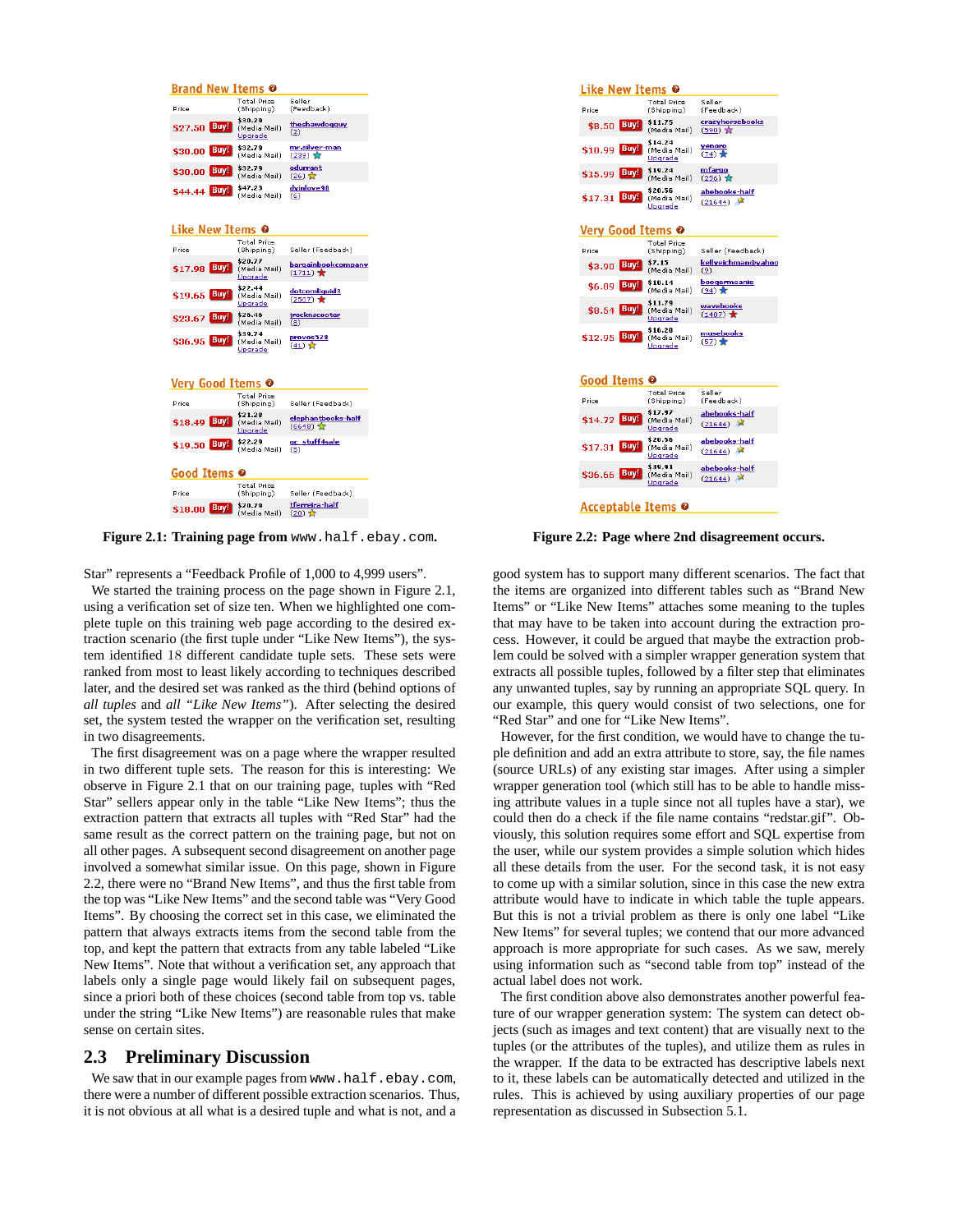## **3. CONTRIBUTIONS OF THIS PAPER**

We now briefly summarize and discuss what we consider to be the main contributions of this paper. In particular:

- We describe a complete system for wrapper generation that includes an interactive interface, a powerful extraction language, and techniques for deriving and ranking extraction patterns. The system was designed in a top-down fashion, by first considering how a user should be able to interact with the system, and then deriving techniques that enable this interface.
- To implement the interface, we describe a framework based on active learning that uses an additional verification set of pages to increase the robustness of the generated wrapper without requiring the labeling of many additional examples.
- We propose the use of a category utility function [10] to rank candidate tuple sets, in order to further decrease user effort.
- We perform a detailed experimental evaluation on 14 web sites that shows that our system can capture very challenging extraction scenarios with only minimal user effort.

We now compare our approach to some other recent works; a more detailed overview of previous work on wrapper generation is provided in Section 8. We note that an active learning approach for wrapper generation was first developed by Muslea et al. in [21, 13, 23], which uses a set of pages corresponding to our verification set. Our framework can be seen as an extension of their approach. We use a much more general extraction language that captures DOM tree structure as well as visual properties of the rendered page, and group multiple such extraction patterns (hypotheses) into one wrapper corresponding to a candidate tuple set. Instead of asking a user to label additional tuples from the verification set, as in [23], we enable the user to select the correct tuple set from a ranked list.

Lixto [3, 2] also offers an interactive interface that hides most technical details. Lixto does not support a verification set, and does not provide a ranking of candidate tuple sets to decrease user effort.

Most previous work on wrapper extraction uses extraction patterns based on regular expressions on the HTML source or other expressions on the DOM tree structure, and does not consider visual properties of the rendered page. An exception is the very recent work of Zhai and Liu [30], published while our own implementation was already completed, which uses visual properties in a fully automatic wrapper generation system. As discussed, fully automatic wrapper generation is a much more challenging problem and the results are usually far less reliable, and visual properties can greatly help. Our experience shows that visual properties are also very powerful, and often essential, when capturing data sources in a semi-automatic manner.

# **4. SYSTEM ARCHITECTURE OVERVIEW**

Our wrapper generation system consists of two main components, an *interactive user interface* that handles the user-system interactions and creates an internal representation of the web pages with auxiliary properties, and a *wrapper generation system* that constructs and tests the wrappers. An overview is shown in Figure 4.1.

**The Interactive User Interface:** The interface allows users to train the system on browser-displayed web pages. It is implemented within the browser using Internet Explorer browser extensions, and includes several added browser toolbar buttons. During training, the user is guided by the system with the help of browser-supported messaging tools such as alerts and confirmation messages. All interaction takes place within the browser on the exact view of the



**Figure 4.1: Overview of our system.**

pages, and the user uses the toolbar buttons and the mouse to interact with the system. When the user hits a toolbar button, a corresponding JScript program is executed in the browser.

Another task of the user interface is the generation of the DOM parse tree. Instead of using tools such as JDOM [24] or Tidy [28], we generate the parse tree in the browser with the help of JScript and DHTML programming. In our experience this provides a consistent and robust way of creating DOM parse trees. Furthermore, it allows us to obtain additional useful properties from the pages, such as the visual properties of each object in the parse tree including the relative positions of objects on the rendered page. More details about the parse tree and document model are given below.

**The Wrapper Generation System:** The objective of this component is to generate wrappers internally, test them interactively, and release the final wrapper upon confirmation. When the DOM parse tree is created in the user interface, it is sent to this component as a stream via the communication modules. Upon receiving the stream, it is processed and stored internally in an object-oriented form. After the training example is received from the user interface, many possible extraction patterns are created in one of the key subcomponents as described in Section 6. These patterns are then run on the internal representation of the training web page to obtain the tuple sets that would be extracted. Next, we group patterns that have the same resulting tuple set on the current page into one wrapper. When the user completes the training on the training page, the selected wrapper is run on the verification set with the help of the testing module, which modifies the confirmed wrapper according to user input received from the interface. Thus, some of the extraction patterns may be removed from the wrapper. Once training is completed, the final wrapper is stored for future use. The wrapper generation system is implemented with Java Servlet Technology [29].

#### **5. TUPLE EXTRACTION**

In this section, we describe our declarative extraction language. We first present the internal representation of the web pages and their auxiliary properties. Then we describe the language in more detail and present the wrapper structure.

#### **5.1 Document Representation**

In our system, documents are represented by DOM parse trees. A DOM parse tree is an ordered tree where each node is either an element node or a text node. An element node is an internal or leaf node that has a specified tag name and tag attributes, whereas a text node is a leaf node with a single string value. This representation is created in the browser by JScript and DHTML programs that run a depth-first, left-to-right algorithm starting from the root node of the document. During this traversal, each node is marked with a unique ID, and other potentially useful information for each node is also retrieved. When the browser displays a page, the content of each node in the tree is bounded by an invisible rectangle. Using DHTML properties and methods, we can retrieve the coordinates of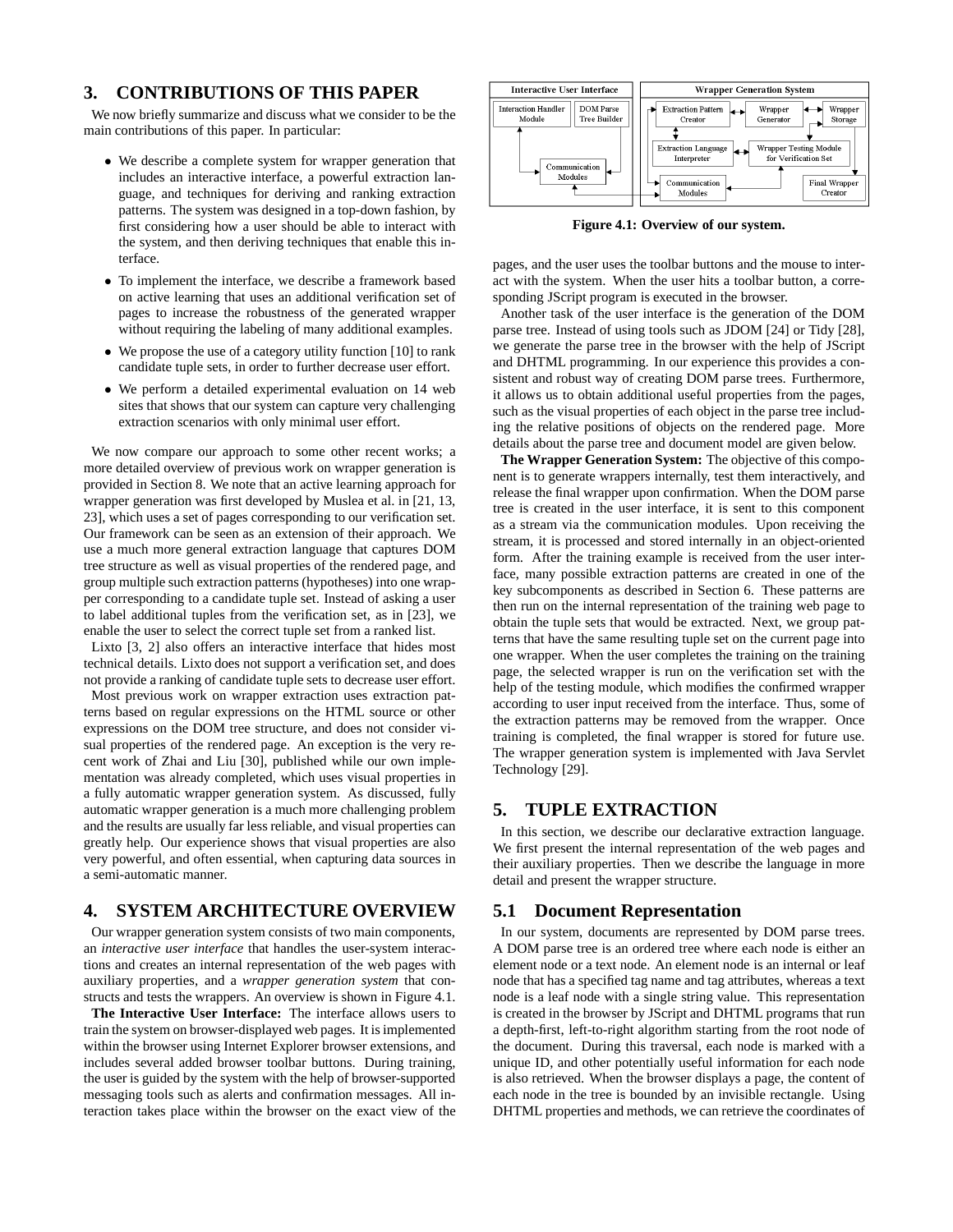this surrounding rectangle for each node, given in terms of pixels. This information is utilized by our extraction language, allowing neighboring objects on a webpage to be identified without relying on the DOM parse tree. Thus, pages are modeled as they appear in the browser.

A small portion of the DOM tree created for the eBay example is shown in Figure 5.1. The values at the upper-left corners of the nodes are the generated unique IDs. The (left, top) coordinates of the surrounding rectangles are shown in the first bracket and the (right, bottom) coordinates are shown in the second bracket. For simplicity, we do not show the tag attribute values of the element nodes in the figure. This representation is sent to the wrapper generation component where it is stored in object-oriented form.



**Figure 5.1: A part of the HTML DOM tree of an eBay page.**

### **5.2 Extraction Language Overview**

Our extraction language is based on the DOM tree model. Extraction rules (patterns) consist of a sequence of *expressions* that impose conditions on the path from the root to a tuple attribute. An extraction rule contains an expression for each node along this path, where each expression consists of conjunctions and disjunctions of *predicates*. In addition, wildcards can be used to skip a variable number of levels.

If a node at depth  $i$  satisfies its matching expression, then that node is considered *accepted*, otherwise *rejected*. Only children of accepted nodes at level  $i$  are checked further for the expression defined for depth  $i+1$ . This continues until the leaf nodes are reached, and the accepted leaf nodes form the output of the pattern on the current page. We now describe some basic types of predicates that are available; note that this is not a complete list. The language is extendable and additional predicates can be easily added.

#### **5.3 Predicates in the Extraction Language**

We first introduce some conventions used in the predicates: *N* represents a node (either an element or text node), *T* represents a tag name, *A* represents a tag attribute (name, value) pair such as A=(width, 5%), *I* represents an integer, *R* represents a regular expression which can be either a built-in expression such as "is a phone number" (or email address etc.) or a string which is created by the system on the fly, and *S* is a "combined specification" for a node (a set of (attribute, value) or (tagname, value) pairs). The extraction language assumes that children are ordered from left to right, since the document representation is created that way. The following is not an exhaustive list of the predicates, but intended to give the user a basic overview. The set of predicates may seem overly rich, but note that the user does not see any of the complexity due to our interactive framework – this in fact allows us to use such a feature-rich language.

**Some Basic Predicates for Element Nodes:** We list some basic predicates for element nodes, which return false if the node is not an element node.

- *tagName(N, T)*: true iff node N has tag name T.
- *tagAttr(N, A)*: true iff node N has a (tag attribute name, value) pair satisfying A. Note that N may also have other pairs without affecting the outcome.
- *tagAttrArray(N, A[])*: where A is an array of (tag attribute name, value) pairs. This predicate returns true iff node N has tag attributes satisfying all the pairs in the array and contains no other additional tag attributes.
- *elementSiblingPstn(N, I)*: true iff node N is the *I*-th child of its parent.
- *childrenNumber(N, I)*: true iff node N has exactly  $I$  children.
- *tagPstn(N, T, I)*: true iff node N has tag name T, and it is the I-th such child of its parent. This is useful when the number of left siblings varies, but the number of left siblings with tag name T remains the same.
- *leftSibling(N, S)*: true iff node N has any left sibling which satisfies expression S. This is useful when position information alone does not work, but there is a consistently observed left sibling which identifies a relevant item. Similarly, right- $Sibling(N, S)$  and variations such as previous $Sibling(N, S)$ and nextSibling(N, S) are also available.

**Basic Predicates for Text Nodes:** The following predicates are defined for text nodes and return false if a node is an element node.

- $textNode(N)$ : true iff node N is a text node.
- *textSiblingPstn(N, I)*: true iff N is the I-th child of its parent.
- *syntax(N, R)*: true iff the string value of node N matches regular expression R. This is often used to ensure syntactic correctness of the content. There is a set of built-in regular expressions defined in the system, e.g., for dates, phone numbers, and e-mail addresses.
- *leftTextNode(N, R, I)*: true iff the *I*-th closest left text neighbor node of N has a string value satisfying expression R. Note that proximity is defined in terms of distance on the rendered page, not the tree structure, so  $I = 1$  tests for the closest text neighbor to the left of the current node.
- *leftElementNode(N, S, I)*: true iff the *I*-th closest left leaf element node of N, according to distance on the rendered page, satisfies expression S. This predicate can match only leaf element nodes such as images (img) and break (br) nodes. Similar predicates for the other three directions are also available, as are other variations. For example, instead of stating a precise value for I, another set of predicates checks for at least one match within a range of close-by nodes.

#### **5.4 The Wrapper Structure**

During the training process multiple wrappers are generated internally and modified based on the interactions. Once training is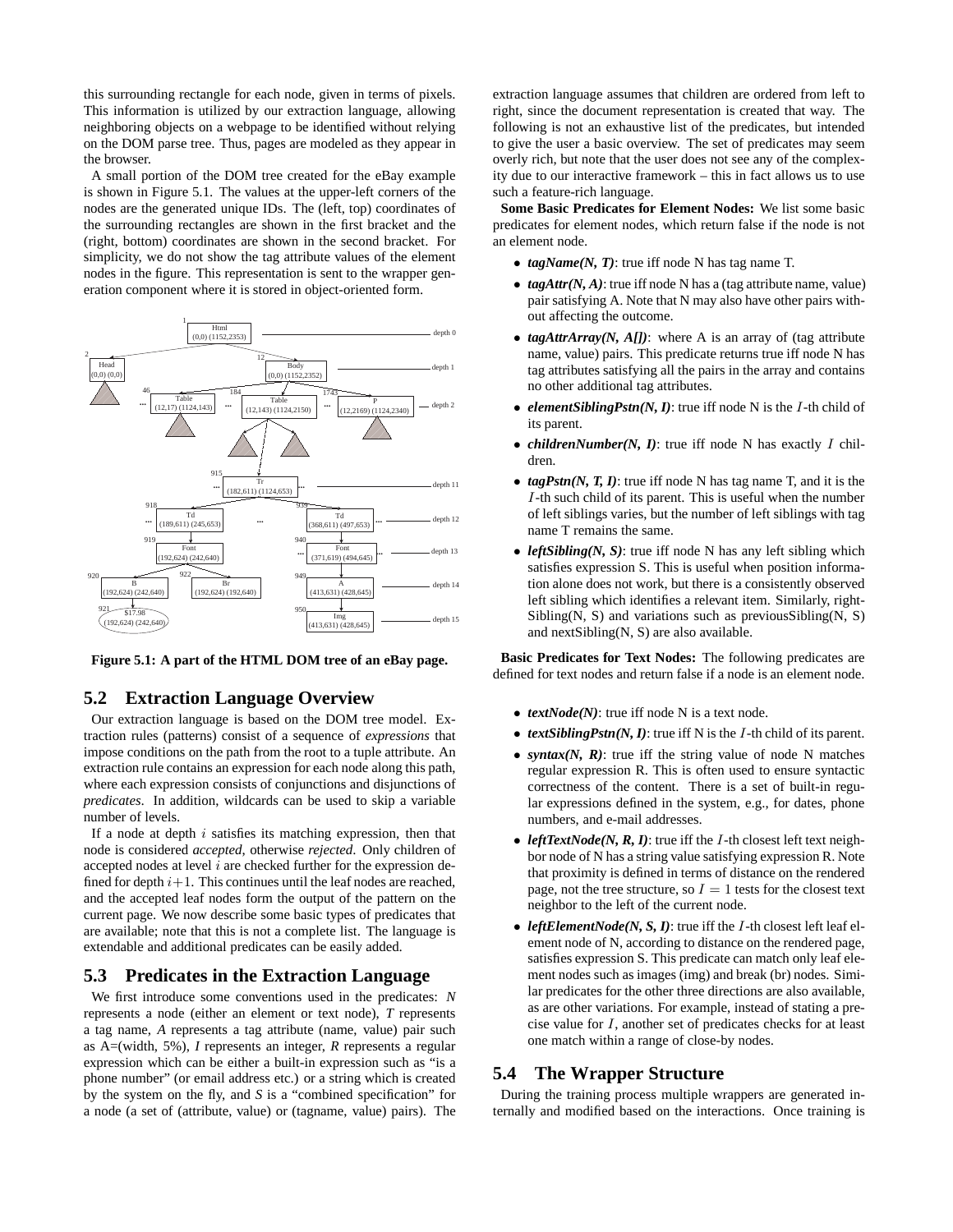completed, the final wrapper is stored externally in a file. In addition to meta data such as the wrapper name, website name, and file path, a wrapper contains the following three sets of items:

**(1) For each tuple attribute, a set of extraction patterns:** For each tuple attribute specified in the tuple definition, the wrapper stores a set of patterns in the described extraction language. Although these patterns agree (i.e., extract the same set of items) on the training and verification pages, they may disagree on yet unencountered pages. Thus, many different patterns are stored in the wrapper, until it is inferred from the interactions that a pattern should be removed.

**(2) A set of extraction patterns that define tuple regions:** With the help of the previous component, attribute values can be extracted. However, given the extracted attribute values we still need to decide which of them belong to the same tuple. This is not a trivial problem due to possible missing attributes, variant attribute permutations and multiple entries that may exist in a single attribute. In general, the problem cannot be solved by simply sorting the extracted data items in the order they appear in the document and then constructing tuples based on some heuristic. In our solution, we rely on the visual representation of the web pages. We make the assumption that there exist (invisible) disjoint rectangular regions such that each region contains all attributes for one tuple. We have not seen a counterexample yet, and believe this would be unlikely due to the properties of the DOM representation. Thus, we only need to find suitable patterns that identify (extract) these regions; we refer to [12] for more details.

**(3) The tuple validation rules:** Our wrapper structure requires all constructed tuples to satisfy a set of *validation rules* to be output, where each validation rule is a combination of conjunctions and disjunctions of special predicates on the tuples and attributes. This component plays an important role in capturing the different extraction scenarios. The input parameters used in the predicates are as follows: *T* represents a tuple, *TA* represents an attribute of the tuple definition, *R* represents a regular expression (possibly a string value) and *E* represents an expression constructed with the predicates defined in the general extraction language. Note that E can define rules for the specification of neighbor objects. Predicates implemented in the current prototype include the following (additional predicates can be added as needed):

- *specificAttributeValue(T, TA, R)*: true iff TA satisfies R.
- *noMisses(T)*: true iff T has at least one item extracted for each attribute.
- *oneItem(T)*: true iff T has at most one item extracted for each attribute.
- *hasTheContent(T, TA, E)*: true iff TA satisfies E.

#### **6. WRAPPER GENERATION ALGORITHM**

We now give details of the wrapper generation process. To do so, we first define some internal data structures and concepts used in the algorithm. A *dom path* object is used to represent each highlighted attribute of the training tuple in the system. In particular, a dom path object of an attribute identifies all nodes on the path from the root to the leaf node(s). Given these dom path objects, we find the lowest common ancestor (lca) of a training tuple, i.e., of the text nodes highlighted in the training tuple. An *LCA object* is a data structure that stores (i) a set of lca nodes for tuples on the training web page and (ii) a set of extraction patterns that extract this set of lcas. The major steps of our algorithm are as follows:

**(1) Initializing the internal representations:** Internal representations are created through preprocessing of the training and verification web pages.

**(2) Creating dom path and LCA objects:** Upon retrieval of the training tuple, dom path objects are created for each attribute, and multiple LCA objects are created as follows (if possible):

- Using the attribute dom path objects, create the lca dom path object of the training tuple.
- Using the lca dom path object, create an extraction pattern with only tagName(N, T) predicates at each level. Execute this pattern and identify a set of lcas: This is the largest possible lca set that we allow in our system (i.e., the set of possible tuples). Create the LCA object for this largest lca set and its extraction pattern.
- Starting from the nodes in the largest lca set, move towards the root and identify the ancestor nodes at each depth.
- Starting from the root and moving down on the lca dom object, construct expressions for each depth, where an expression is a conjunction or disjunction of predicates. The goal is to obtain expressions that accept different sets of nodes at each depth. One obvious restriction is that the node in the lca dom path of the training tuple has to accepted.
- Create patterns by concatenating the expressions defined for each depth. Execute these patterns, and group those that extract the same set of lca nodes. Create and return LCA objects for each unique set, containing the corresponding set of extraction patterns.

**(3) Creating patterns that extract tuple attributes:** Given the largest lca set, we now create patterns leading from the lcas down to the attributes. The algorithm for this step is similar to the above, but a different set of predicates is used for the leaf nodes. In order to avoid creating very unlikely patterns, we apply some heuristic basic filtering rules. For example, use of neighbor predicates in an expression may be unrealistic in some cases: If a neighbor node is visually too far on the web page, or the content of it is just a single whitespace, then we do not consider such predicates for the patterns.

**(4) Creating initial wrappers:** For each wrapper, the attribute extraction patterns are obtained by concatenating the patterns created in (3) to the patterns stored in the LCA objects in (2). Then the patterns for extracting tuple regions are created as follows: First, the lcas of the candidate tuples are checked to see whether they are unique. If so, the set of patterns that define tuple regions is equal to the lca patterns. Otherwise, there should be some content on the web pages (such as lines, images, breaks, or some text) to visually separate the tuples. These visual separators are then identified in an iterative manner to create the tuple extraction patterns; see [12] for details.

**(5) Generating the tuple validation rules and new wrappers:** Using the predicates defined in Subsection 5.4, we now generate the validation rules. These rules are tested on all wrappers created so far: If a validation rule does not change the tuple set, then this rule is placed in the unconfirmed rules set of that wrapper. If a rule causes a different tuple set, then a new wrapper is replicated from that wrapper, and the rule is stored in the set of confirmed rules of the new wrapper. If this is the desired tuple set, then this means this rule must apply to future tuples.

**(6) Combining the wrappers:** The wrappers are analyzed, and any that generate the same tuple sets are combined.

**(7) Ranking the tuple sets:** This crucial step is discussed below.

**(8) Getting confirmation from the user:** If one of the tuple sets is confirmed, the system continues with the next step. If the user could not find the correct set, then she can now select the largest tuple set with only correct tuples, highlight an additional training tuple missing from this set, and go back to step (2).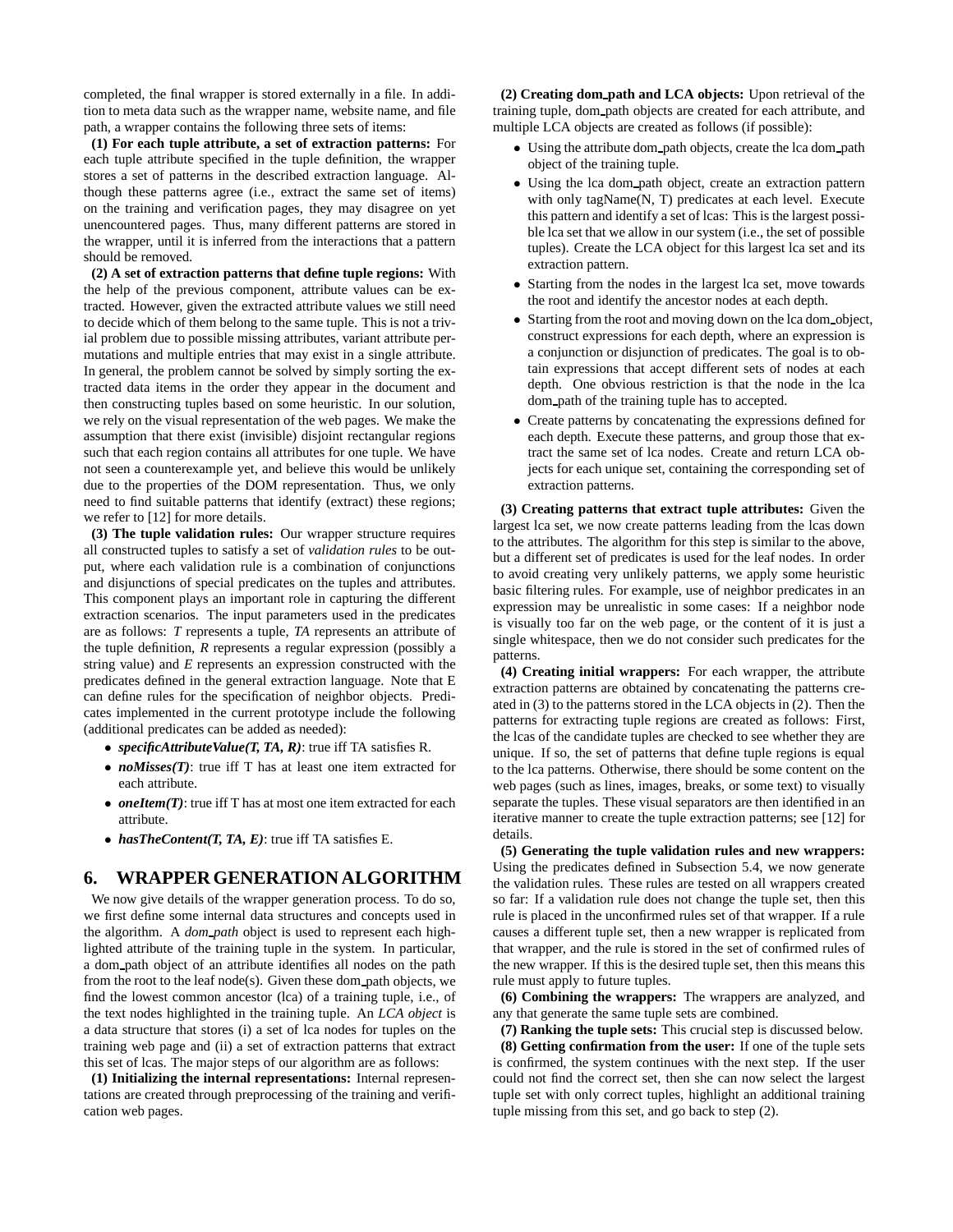**(9) Testing the wrapper on the verification set:** Once the correct tuple set is obtained with the interactions, the corresponding wrapper is tested on the web pages in the verification set to resolve any disagreements. In the case of a disagreement, we again use ranking of tuple sets as in step (7).

**(10) Storing the wrapper:** The final wrapper is stored in a file.

## **6.1 Ranking the Predicted Tuple Sets**

Even though navigation of the various candidate tuple sets is fast and convenient with our interface, it is still important to order the tuple sets such that "more likely" sets are displayed first, since there can be many different tuple sets. However, it is not easy to give a general solution to this problem since (i) a user may want to extract specific information based on her own interest and needs, and (ii) as we will observe in Section 7, some websites present their data in fairly unexpected ways.

In our approach, we adopt the concept of category utility [10], which organizes data by maximizing inter-cluster dissimilarity and intra-cluster similarity. This concept was applied, e.g., in Cobweb [8], a tool for incremental clustering with categorical features that produces a partition of the input. In our application, a wrapper corresponds to a partition of the possible tuples on a page into valid and invalid tuples; it can be argued that the most interesting tuple sets are those where valid tuples are fairly similar, and invalid tuples differ significantly from the valid ones.

The goal of the *category utility function* is to maximize both the probability that two items in the same cluster have common feature value, and the probability that items from different clusters have different feature values. The category utility function is defined as

$$
CU = \sum_{C} \sum_{A} \sum_{v} P(A = v)P(A = v|C)P(C|A = v), \quad (1)
$$

where  $C$  is a cluster,  $A$  an attribute, and  $v$  a value. The first probability term defines the weight of the attributes used in the function. The second term is the probability that an item has value  $v$  for the attribute  $A$ , given that it belongs to cluster  $C$ . The higher this probability, the more likely it is that two items in a cluster share the same attribute values. The third term is the probability that an item belongs to cluster  $C$ , given that it has value  $v$  for attribute  $A$ . The greater this probability, the less likely it is that items from different clusters will have attribute values in common. In our ranking problem, each predicted (possible) tuple set is a partition of the possible tuples into two clusters: *tuples* and *non-tuples*. With the help of the described category utility function, each partition is scored to express the similarity among the tuples and the dissimilarity between tuples and non-tuples. In the current prototype, the attributes we use in the category utility function are:

**(1) DOM Path:** Whether the tuples have the same tag name and attribute paths in the DOM parse tree from leaves to root.

**(2) Specific Value:** Whether an attribute has the same value in all tuples.

**(3) Missing Items:** Whether any tuple in the set has missing items. **(4) Indexing Restriction:** Whether an indexing restriction is needed to extract the predicted tuple set.

**(5) Content Specification:** Whether there exists a content specification (such as neighbor predicates) for all tuples in the set.

Given the vectors representing the attribute values for each predicted tuple set, the CU function returns real numbers between 0 and 1 which are then used for ranking. An interesting question is how to choose the weight term  $P(A = v)$  in the CU function; we would expect the best setting to depend on the application scenario, but also more generally on the typical structure of web pages from which data is to be extracted. As a default, we assign equal weights to all attributes, which turned out to work quite well. However, we also provide an adaptive mechanism that keeps track of past decisions and updates the weight values in the CU function accordingly, possibly resulting in better ranking once the system is trained on a few (not necessarily related) scenarios.

We note that a possible alternative approach based on Rissanen's Minimum Description Length (MDL) principle [25, 26] was proposed in a very different context in [9], which introduces a system for automatically inferring a Document Type Descriptor (DTD) from a set of XML documents. While we considered such an approach as well, we do not expect it to do as well as our solution above; see [12] for more discussion.

# **7. EXPERIMENTAL EVALUATION**

To evaluate our wrapper generation system, we conducted experiments based on data from 14 websites. Four of the data sets, Okra, BigBook, IAF (Internet Address Finder), and QS (Quote Server), are available at [19], and have been used to evaluate previous wrapper induction systems. This allows us to compare our results to previous systems such as WIEN [16], STALKER [22], and WL<sup>2</sup> [5]. The other ten data sets were chosen from well-known major sites:<sup>1</sup> AltaVista, CNN, Google, Hotjobs, IMDb, YMB (Yahoo! Message Board), MSN Q (MSN Money - Quotes), Weather, Art, and BN (Barnes and Noble). Some of these websites were already used in previous work on information extraction. We collected fifty web pages from each of these sites during July 2003; the data is available for download at http://cis.poly.edu/˜uirmak/ie.

As described earlier, there are usually several possible tuple sets on a website, corresponding to different reasonable extraction scenarios. For the ten new data sets we chose what we considered the most natural extraction scenarios (see the above URL for more details). In the case of IMDb, where tuples are listed in multiple tables with each table containing a different filmography for the queried person, we assumed that the desired tuple set is the primary filmography of the queried actor/actress/producer, which is the first one on the page. In each experiment, we trained the system on one randomly chosen training page, and used ten other randomly selected unlabeled pages as verification set (with the exception of IAF, which only consists of 10 pages).

## **7.1 Initial Results on Four Web Sites**

We now first report results on the four previously used data sets, to allow a comparison with other work. Table 7.1 shows the number of training tuples required by WIEN, STALKER,  $WL^2$ , and our system in order to achieve accuracies of 100%, 97%, 100% and 100%, respectively, on Okra and BigBook. (In the experiments, STALKER increases the number of training examples gradually, and stops the process when 97% accuracy is achieved.) For IAF and QS, neither WIEN not STALKER generates a successful wrapper, but  $WL^2$  achieves 100% accuracy, as does our system. For these four data sets, our assumption for the target extraction scenario matches with that of previous wrapper generation systems. Since only very few pages were available for the IAF and QS data sets, these sites are not really perfect for our system, which benefits from larger verification sets.

We observe from Table 7.1 that for these four data sets, our system requires the user to highlight only a single training tuple to achieve 100% accuracy on the given data, outperforming the other systems. Of course, this is not a completely fair comparison since our system requires some limited additional user interaction on the verification

<sup>1</sup> http://www.altavista.com, http://www.cnn.com, http://www.google.com, http://hotjobs.yahoo.com, http://www.imdb.com, http://moneycentral.msn.com, http://weather.com, http://art.com, http://bn.com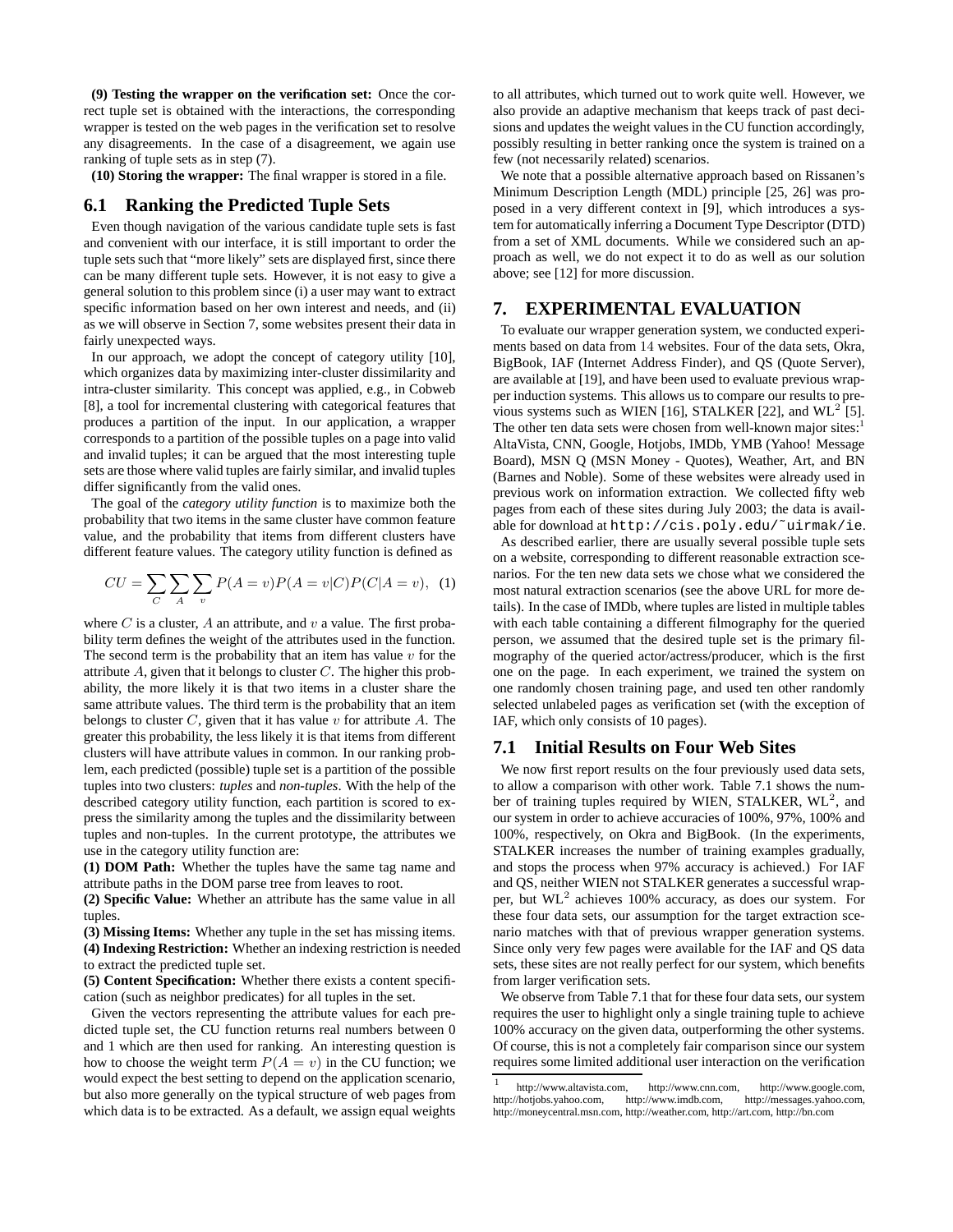|         | <b>WIEN</b> | <b>STALKER</b> | Our System |
|---------|-------------|----------------|------------|
| Okra    | 16          |                |            |
| BigBook | 174         |                |            |
| IAF     |             |                |            |
|         |             |                |            |

**Table 7.1: Number of training tuples required by our system and previous works**

set to finish the training process. But this is in fact one of the main points underlying our approach: we believe that the main goal is to minimize the time and effort expended by the user, and that focusing only on the number of training examples is not the right approach. Labeling even a few additional training examples is typically significantly more time consuming than the interactions on the verification set needed in our system. Thus, we see it as one of the main strengths of our approach that a user can generate robust wrappers even for unusual tuple sets by typically only labelling one or two tuples by hand. (Of course, there may be scenarios where we only have access to prelabeled training examples, in which case an interactive approach is not appropriate.)

#### **7.2 Results for all 14 Sites**

To justify this claim, we now give more details on the exact amount of user interaction required in our system, based on results from all 14 sites. We did not attempt to design a model of user effort that weighs the various forms of interaction; ideally we would like to compare user efforts by measuring the actual times taken by human operators on the different systems (though we currently do not have access to the previous systems).

Details of the resulting user interactions on all 14 data sets are provided in Table 7.2. We again chose the training web page and the web pages in the verification set at random from all pages. Note that performance might be improved by choosing a set of very diverse web pages for the training and verification set, either through visual examination or analysis of the HTML code. During the wrapper generation process, we chose uniform weight values in the CU function for all sites and did not allow the system to update these terms. While our implementation is not optimized for computation time yet, generating wrappers and testing them on the verification set takes computation times in the order of seconds.

The columns in Table 7.2 contain (1) the total number of training examples (tuples) highlighted by the user, (2) the rank of the desired tuple set among all candidate tuple sets identified on the training page, and (3) the rank of the desired tuple set among all identified candidate tuple sets on any web page from the verification set on which an interaction occurred (if any). There were no disagreements on the verification set for 4 of the sites, and two in the case of MSN Q (both ranks are provided).

Our system extracted all tuples correctly on all test pages on all 14 sites. For 13 of the 14 websites, we did not have any disagreements on the testing set, and the generated wrappers extracted all information successfully. The system encountered a disagreement between the different extraction rules in the wrapper on the YMB website, since one variation did not occur on any page in the training or verification set. This variation was due to the appearance of a hyperlink anchor text in the body of a message. Some of the general extraction patterns were able to correctly extract all the text in the body including the anchor text, while some more specific extraction patterns extracted the message without the anchor text. Since the system ranked the former tuple set higher and continued with the more general extraction patterns (while informing the user by sending a message), we consider this a correct decision. How-

|                        | Highlighted    | Ranking     | Ranking        |
|------------------------|----------------|-------------|----------------|
|                        | Tuples         | (Training)  | (Verification) |
| Okra                   |                | 1/3         | 1/2            |
| <b>BigBook</b>         |                | 2/3         | 2/3            |
| <b>IAF</b>             |                | 3/3         | 2/2            |
| QS                     |                | 7/7         | 1/2            |
| AltaVista              |                | 1/2         | 2/3            |
| <b>CNN</b>             |                | 1/1         |                |
| Google                 | $\overline{c}$ | $-13 & 1/1$ | 1/2            |
| Hotjobs                |                | 1/4         |                |
| <b>IMD<sub>b</sub></b> |                | 3/9         | 1/2            |
| <b>YMB</b>             |                | 1/1         | 2/3            |
| <b>MSNQ</b>            |                | 1/1         | 1/4 & 1/2      |
| Weather                |                | 1/1         |                |
| Art                    |                | 1/32        | 1/2            |
| ΒN                     |                | 4/8         |                |

**Table 7.2: Total user effort on all** 14 **sites.**

ever, recall that the user has multiple options to set the system to take appropriate actions in the case of such a disagreement.

For the websites CNN, YMB, MSN Q, and Weather, the system identified only one tuple set on the training page, since there was only one tuple available on each page. In QS, a site-specific formatting decision (some values were displayed in red if there was a decrease) caused the desired tuple set to be ranked very low on the training web page. In search engines, it is common to present a result indented to the right if the previous result was from the same host. While for AltaVista this case was successfully captured and resolved on the verification set, for Google this case was not captured at that point, and thus one additional training tuple had to be supplied by the user. The reason is that our system is set up to only generate fairly general expressions at deeper depths of the DOM tree, but not at levels closer to the root, and in Google the indentation was done much closer to the root than in AltaVista. In Art, items are listed in a table of four rows and three columns (i.e., up to 12 tuples per page). Since missing attributes and many common specific values are observed, the system generated many candidate tuple sets on the training web page. However, the desired tuple set was ranked first out of 32, since all other tuple sets resulted in very small inter-cluster dissimilarity.

We do not give the time spent by the user to interact with the system, since this depends on the users and their familiarity with the system. Also not shown is the initial effort for defining the tuple structure in terms of the number of attributes and their names and types; this is the same for all systems. All interactions consist of basic tasks such as highlighting a tuple with the mouse, navigating among several identified tuple sets, or confirming a decision by clicking a button. We believe these are fairly simple tasks that can be learned within a reasonable time period by most computer user. For us, these tasks took less than two minutes total for each website.

#### **7.3 Updating Term Weights**

As described in Subsection 6.1, one of our goals is to get the desired tuple set ranked high, to allow for a quick confirmation. To achieve this, we modified our system so that it can adjust its weights based on a user's past behavior. (This feature was disabled for the results in the previous subsections.) In order to evaluate the effectiveness of this adaptive approach, we conducted the following experiment: First, we examined our test platform and identified websites on which our system ranked the desired tuple sets fairly low. This was the case on BN, where the desired tuple set was ranked 4th among 8 identified tuple sets. On Art, while our system performed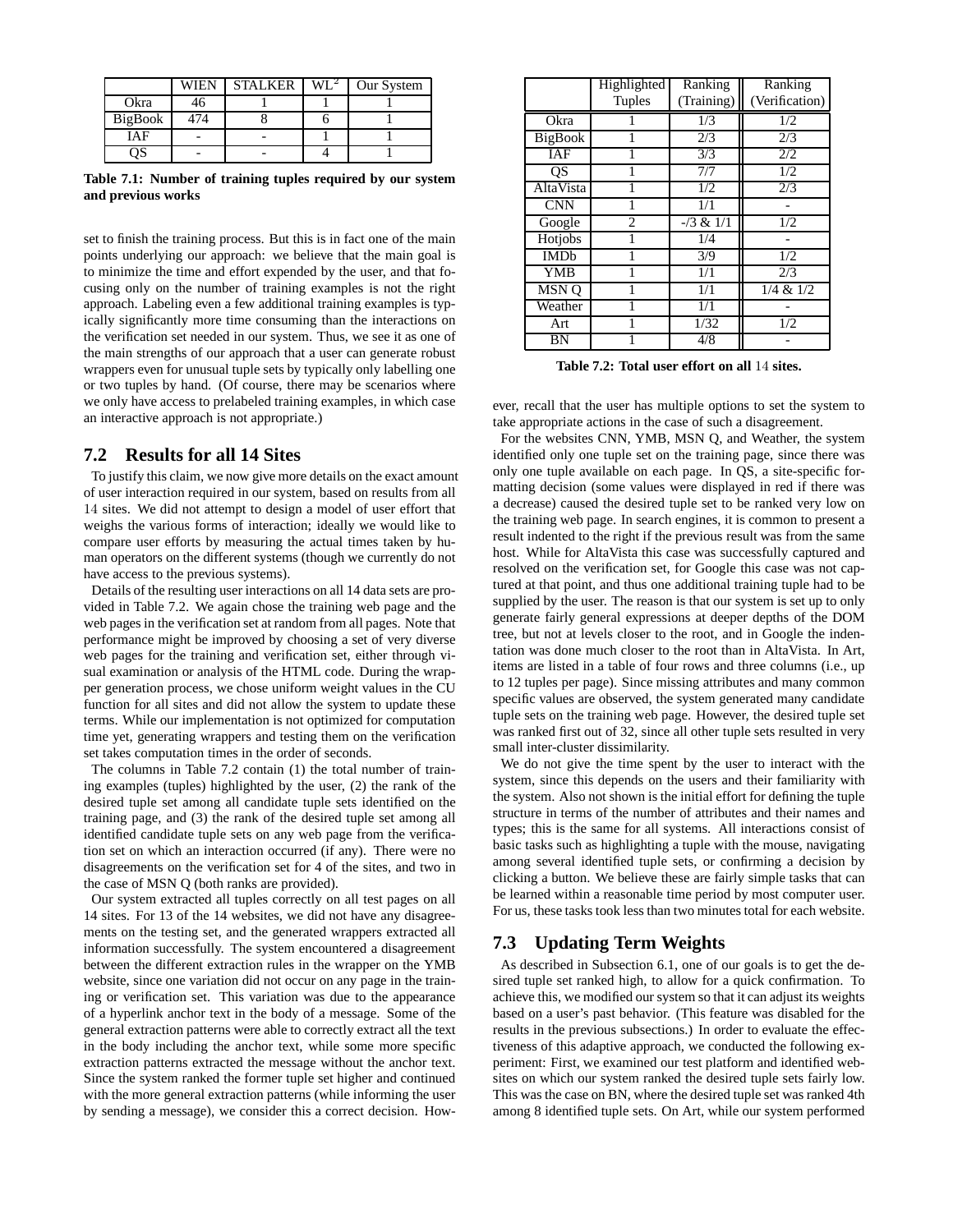well on the randomly chosen training web page in Table 7.2, we were able to find another page on which the desired tuple set would have been ranked only 4th among 29 identified tuple sets. Second, we repeatedly generated wrappers on randomly selected websites in our set (excluding BN and Art, of course, and also excluding IMDb which as mentioned had a very different extraction scenario than the others), and measured how the ranking of the desired tuple sets for BN and Art was impacted by having first trained the system on these other sites. Figure 7.1 shows the rankings of the desired tuple set on Art and BN after pre-generating wrappers on varying numbers of other websites. This result indicates that adjusting the weights may be somewhat beneficial.



**Figure 7.1: The effect of pregenerating wrappers for the same extraction scenario.**

Finally, we noticed that many incorrect tuple sets on Art actually had indexing restrictions. In order to observe the effect of reverse training, we used the IMDb website, which favors such extraction scenarios. We initially generated a wrapper for IMDb, and then generated a wrapper for Art. We observed that this decreased the ranking of the desired tuple in Art, and increased the ranking of some other undesirable tuple sets; however, this was corrected after subsequently training on a few other sites. (We omit the resulting figures due to space limitations.) Thus, adjusting the weights does not always result in improved ranking of the desired sets, if the system is applied to very different extraction scenarios. On the other hand, we would expect that there are some common features to many of the different extraction scenarios that arise on the web, in which case training would on average be helpful.

# **8. RELATED WORK**

Data extraction from the web has been studied extensively over the last few years. Detailed discussions of various approaches can be found in several surveys [7, 20, 17, 15, 14]. We now discuss some of the most closely related work.

Semi-automatic wrapper induction tools such as WIEN [16], Soft-Mealy [11], and Stalker [22] represent documents as sequences of tokens or characters, and use machine learning techniques to induce delimiter-based extraction rules from training examples. If the web page conforms to an *HLRT organization*, WIEN can learn Header and Tail landmarks between which all data items on a page are located, plus Left and Right delimiters that mark individual items (attributes or tuples). WIEN cannot handle cases with missing items or variations in a tuple. SoftMealy [11] generates extraction rules specified as finite-state transducers. These rules can contain wildcards which allow them to overcome the above missing item problem. However, SoftMealy requires every possible case to be represented in the training examples. Stalker [22] also learns extraction rules based on landmarks, but uses a hierarchical wrapper induction algorithm with an *Embedded Catalog Tree* (ECT) formalism.

In follow-up work [21, 13, 23], an active learning approach is proposed that analyzes a set of unlabeled examples to select highly informative examples for the user to label. Our work differs from this in several ways. First, [13, 23] only consider two different types of rules: *forward* rules look at the file from start to end, while *backward* rules go from the end backwards. Our work, on the other hand, has a much more powerful extraction language and wrapper structure that captures many tricky cases. Also, our approach aims to find the desired extraction scenario directly through a series of user selections via a powerful interface, instead of asking the user to label a number of (informative) examples by hand. The system in [13], on the other hand, learns a minimal number of (perfect) disjuncts that cover all training examples.

Semi-automatic interactive wrapper induction tools that represent web pages as trees using DOM include W4F [27], XWrap [18], and Lixto [3, 2]. W4F uses a language called HEL (HTML Extraction Language) to define extraction rules. To assist the user, it offers a wizard which shows the DOM tree information for a given web page. Since the full extraction rule is programmed by the user, W4F requires expertise in HEL and HTML. XWrap [18] allows interaction between user and system via a GUI, and generates extraction rules based on certain predefined templates that limit the expressive power of the rules. The wrapper generation process takes a significant amount of time even for an expert wrapper programmer. (Each website among four sample websites required between 16 to 40 minutes in [18].) XWrap offers a testing component somewhat similar to our verification set, but requires user effort to check if the wrapper works correctly. If the tests fail, an iterative process is started that performs incremental revisions of the rules. Lixto [3, 2] generates extraction rules based on Elog, a system-internal datalog-like rule-based language. Lixto provides a sophisticated interactive user interface, and users do not have to deal with either Elog or HTML, but design their wrappers through this interface. Lixto does not provide a tools to test and train the system interactively on several web pages, but focuses on a single training page.

Work in [5] discusses the sequence-of-tokens and tree representations of web pages and proposes a system called  $WL^2$  based on a hybrid model.  $\overline{WL}^2$  can generate successful wrappers with fewer training examples than WIEN or Stalker. One major difference between our work and  $WL^2$  is that we allow interactions through the interface to reduce the user effort, while  $WL^2$  requires more training examples to generate a successful wrapper.

An interactive semi-automatic tool called NoDoSe (Northwest-